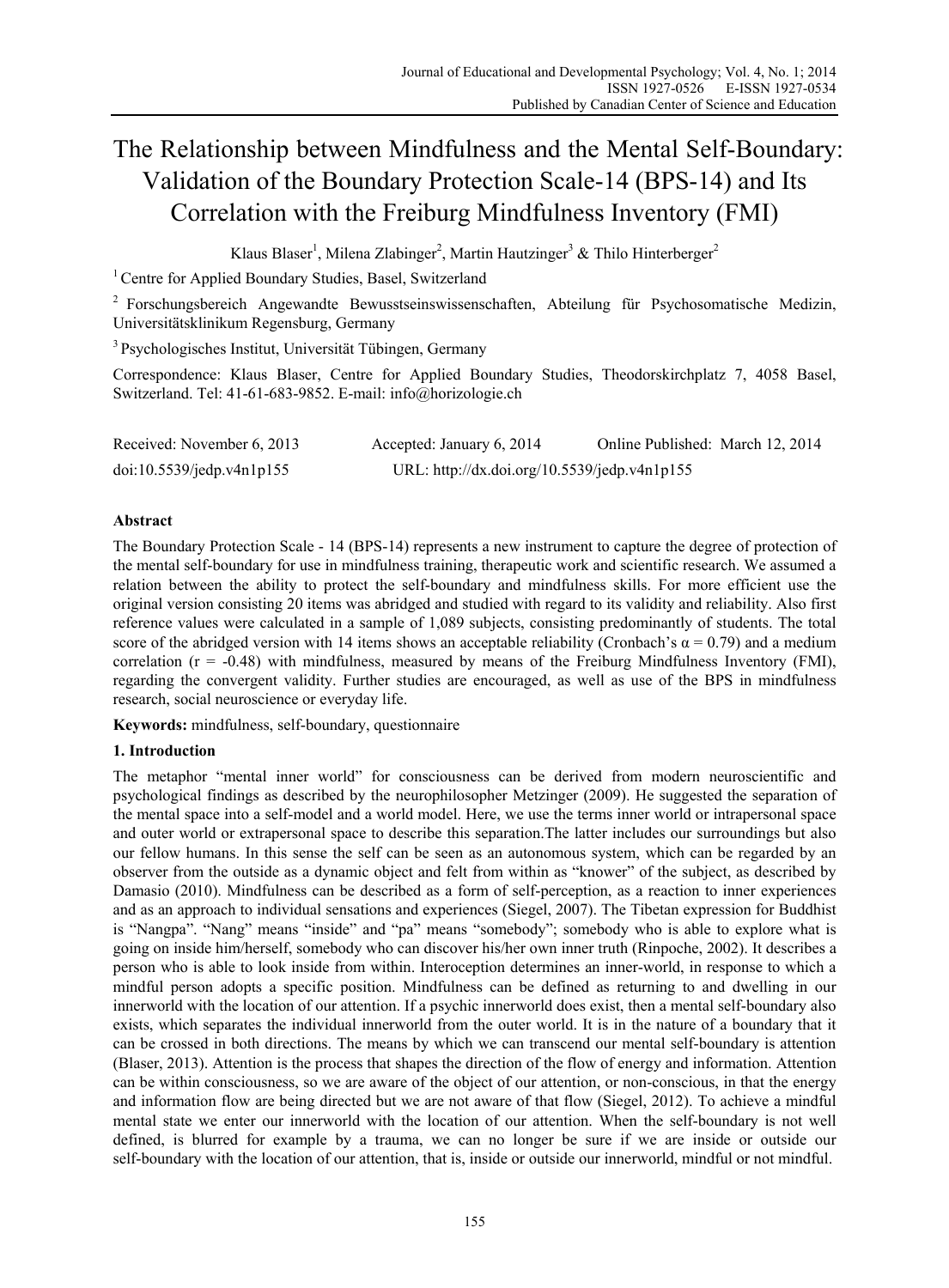To illustrate the mechanisms of mindfulness and non-mindfulness the specific focus must be on the boundary between the mental self and the environment. The self-boundary constitutes the separating and connecting line between the individual self and the environment. It is the boundary where exchange between the inner and outer world takes place. In accordance with Luhmann (2002) systems must have permeable borders to incorporate compatible alterations from the environment and to thereby ensure their development and existence. That implies that the self-boundary should not only be protective but also receptive to stimulating, supportive and nurturing elements such as feelings and images.

In the spatial Boundary Awareness Model of Blaser (2013, 2012) the self-boundary has not only a filtering function from outside to inside, but also from inside to outside. Moreover it determines whether images and feelings belong to us or not. Here we point out how mental self-boundaries determine the capacity for mindfulness.

To be mindful, to look inside from within, we have to cross our self-boundary from outside to within with the location of our attention. When we arrive within ourselves, we are bodily connected with our emotions, experiences and images. When we now look outwards we are simultaneously aware of both the outside world and our bodily sensations. In this state of mindful awareness the space within merges instantaneously with the space outside, which is the essence of mindfulness.

Despite system theories, interpersonal neurobiology (Siegel, 2012) and neurobiological mindfulness research (Hölzel et al., 2011) etc., there was very little scientific attention paid to the self-boundary in the past. Luhmann (2002) writes that "system boundaries are definitions", which also applies to the self-boundary. Hartmann (1991) was one of the few who researched with the Boundary Questionnaire. He confined himself to the relationships between the permeability of the self-boundary and sleep duration, oneiric memories and daydreams. Although boundary violations were described (e.g. by Joraschky, 1996) as a consequence of traumata, intrusive interactions, exclusion, family secrets and other factors, there was no attempt to measure boundary changes.

An instrument which measures the permeability of the self-boundary or is able to compare the protective function of the self's system boundary is not only of diagnostic importance but also of great significance in the context of mindfulness in particular.Mindfulness training focused on the restoration of a protective and well-functioning self-boundary can be pursued, controlled and refined with a measuring instrument. With the questionnaire introduced here, the "Boundary Protection Scale - 14" (BPS-14), it will be possible to attempt serious scientific research into the self-boundary. This is of special relevance for mindfulness but is also important for psychiatry (Williams, Teasdale, Segal, & Kabat-Zinn, 2007) and neurobiology (Hölzel et al., 2011).

Here, the design of the BPS-14 is presented along with the results for reliability, reference values and content validity. Further, we hypothesized that good boundary protection would go hand in hand with greater mindfulness and vice versa. Mindfulness is often described as a form of self-perception of inner experiences (Siegel, 2007). The various forms of interoception determine an inner world in response to which a mindful person adopts a specific position. The shift in perspective from the outer world to the inner world is only possible when a well-defined self-boundary exists (Blaser, 2013). Therefore, it could be hypothesized that a good boundary protection or boundary management serves as a precondition of mindfulness skills and vice versa. We therefore investigated potential correlations between the BPS-14 and the mindfulness factors of the Freiburg Mindfulness Inventory, not to test the factor structure of the FMI but to explore if the BPS-14 captures the wanted concept. In detail we expected a high correlation with the acceptance scale of the FMI that contains items — like "I am friendly to myself when things go wrong" — focusing the protection of the self from external influences.

## **2. Methods**

#### *2.1 Materials*

*BPS – Boundary Protection Scale:* This questionnaire aims to capture the degree of protection provided by the individual self-boundary using 20 items in the long version and 14 items in the abridged one. Boundary refers to the mental delimitation of the self; for example, the ability to say "no" is an aspect of good boundary protection. The questionnaire investigates self-boundary functions such as permeability (items 1, 3, 5, 10 and 14), unwanted loading (items 12 and 13), retaining one's own energy (items 2 and 4), protection (items 7 and 8) and remaining within self-boundaries (items 6 and 9) (Blaser, 2008), resulting in a total score (numbers in brackets refer to the abridged version). A high score on this questionnaire indicates poor boundary protection, while a low score points to good boundary protection. Five possible answers are available, i.e. "almost never", "rarely", "occasionally", "frequently" and "almost always", which are assigned corresponding values from one to five.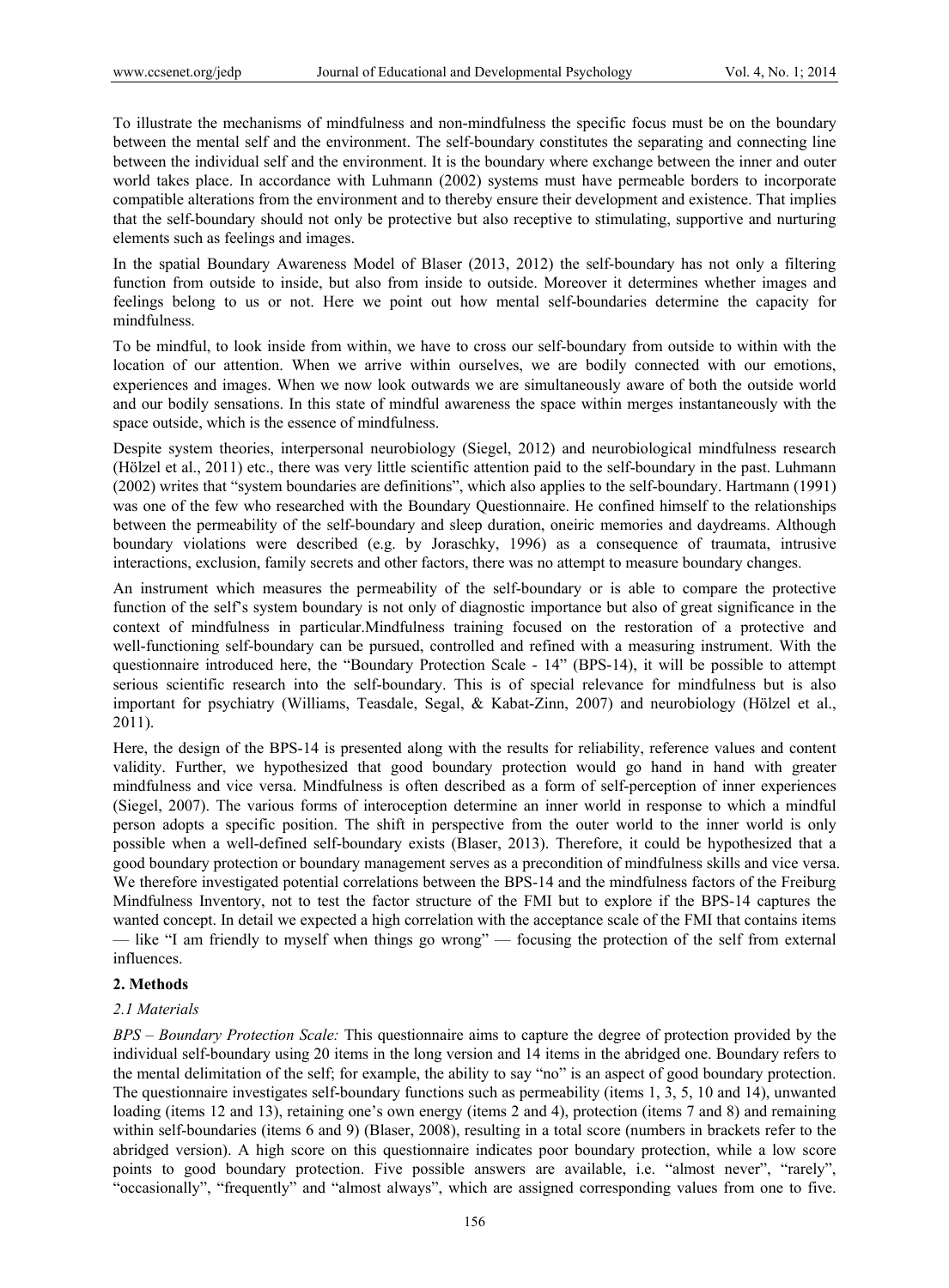Items 6, 7, 8 and 9 of the abridged version must be rated inversely. The abridged version (BPS-14) is shown in the Appendix.

*FMI – Freiburg Mindfulness Inventory:* This questionnaire by Walach and Buchheld (Walach et al., 2004) was applied in its short version with 14 items. Four possible answers are available, i.e. "rarely", "occasionally", "frequently" and "almost always", which are assigned corresponding values from one to four. A high score on this questionnaire indicates a high degree of mindfulness. Two subscales can be generated besides the global score; one is related to the ability to be present, named 'presence', and one relates to 'acceptance' of situations (Kohls, Sauer, & Walach, 2009). The questionnaire has been validated in detail, showing a high internal consistency with a Cronbach's alpha of 0.87 (Walach et al., 2004).

## *2.2 Procedure*

The questionnaires were digitized and made available online with the aid of the Software "EFS Survey" by the company Unipark (university program by Globalpark). The final survey contained the BPS-20 and the FMI as well as questions about the subjects' demographic characteristics and their experience with meditation, all in the German language. The questionnaire was available online for six weeks. No items were able to be skipped. We invited students and employees of the University of Tübingen via email to participate in our survey and to call up the webpage presenting this questionnaire. We offered the chance to win one of three vouchers (25 $\epsilon$  each) to increase the motivation to participate. Furthermore the link was displayed on the webpage of the Center for Applied Boundary Studies (http://www.horizologie.ch) to gain a wider range of participants.

#### *2.3 Participants*

A total of 1089 participants completed the survey and could be included in the analysis. They were aged between 18 and 86 years (mean age 28.3 years, SD = 10.6 years); there were 263 males and 826 females. The sample was composed mainly of persons with higher education entrance qualifications, currently enrolled in vocational or university education, and graduates. More precisely, 68.3% were undergraduates and 24.2% were employees or civil servants.28.7% of participants had had psychological therapy before, and 31.0% of those were in therapy at the time of participation. 365 participants practiced a type of meditation (e.g. yoga, mindfulness training), 49.0% of these more than once a month, 24.9% more than once a week and 9.6% daily.

#### **3. Results**

#### *3.1 Descriptive Statistics and Reliability*

The total score of the BPS-20 was normally distributed as shown in figure 1a, descriptive statistics are shown on the left side of table 1. To make the scale more efficient it was abridged to 14 items as described below. It remains normally distributed (see figure 1b). Descriptive statistics are shown on the right side of table 1. The internal consistency of the BPS-20 is acceptable (Cronbach's alpha = 0.71), after abridging the BPS-14 gains a higher internal consistency (Cronbach's alpha = 0.79).



Figure 1. Histogram of the BPS-20 (a) and the BPS-14 (b) total scorewith normal curve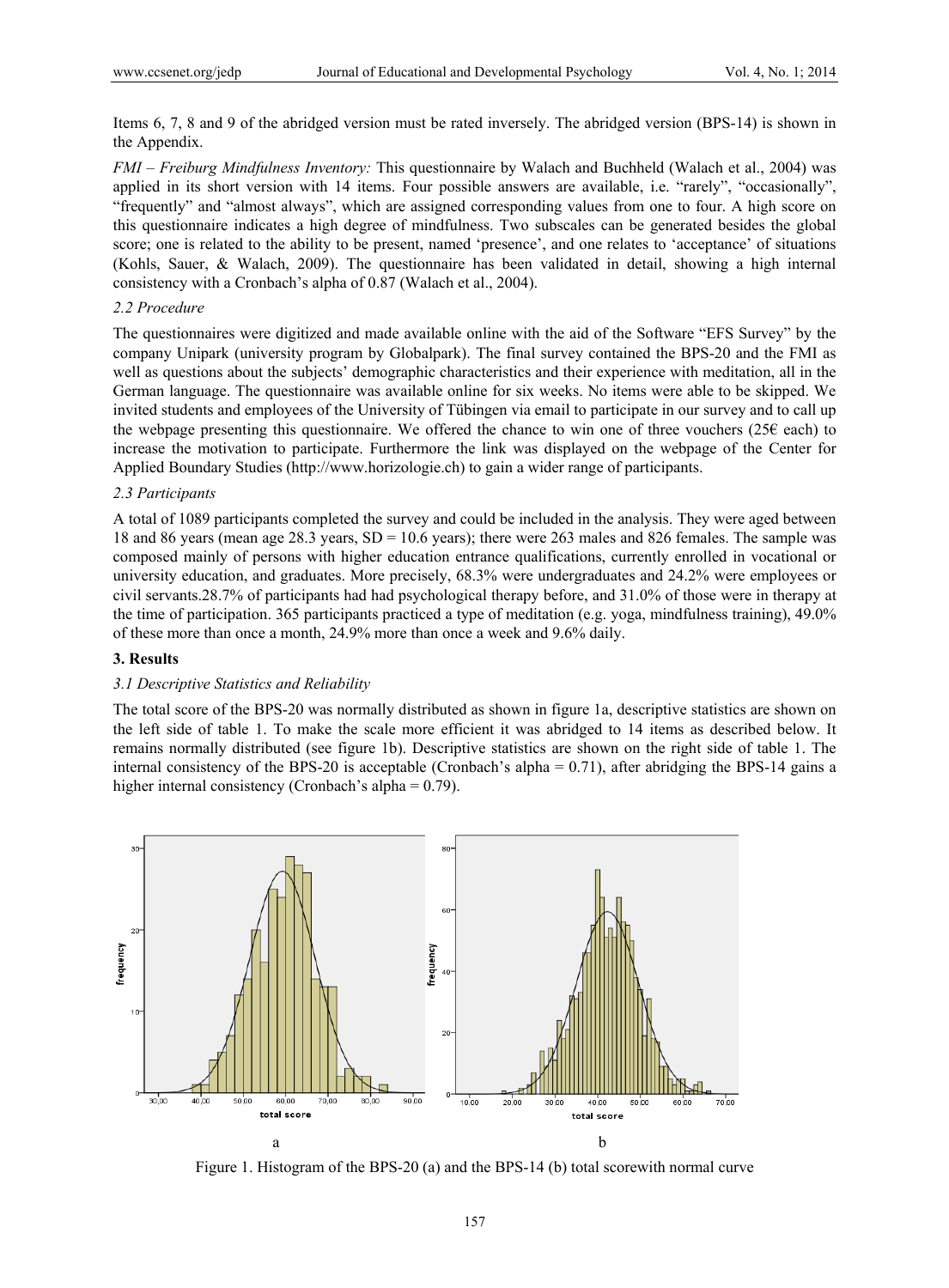Beside the descriptive statistics we present percentiles as reference values in table 1 so that potential users of this questionnaire are able to make a statement about a particular criterion's manifestation in comparison to a large – although unfortunately not representative – sample. There were obvious gender differences with regard to the BPS-20 and -14 total score; males had a lower mean score (i.e. stronger boundary) than females as shown in table 1. Therefore, separate percentiles for males and females are listed in table 1 in addition to the percentiles of the total sample. The score of a mentally healthy person should range between the 25% and 75%-percentile.

Table 1. Descriptive Statistics and reference values for the BPS-20 and the BPS-14, both total and separate for males and females

|                         | <b>BPS-20</b> |       |        |       | <b>BPS-14</b> |        |  |
|-------------------------|---------------|-------|--------|-------|---------------|--------|--|
|                         | total         | male  | female | total | male          | female |  |
| number(N)               | 1089          | 263   | 826    | 1089  | 263           | 826    |  |
| total mean score        | 62.15         | 59.21 | 63.09  | 42.30 | 40.11         | 43.00  |  |
| standard deviation (SD) | 8.18          | 7.72  | 8.10   | 7.32  | 7.13          | 7.24   |  |
| range                   | 53.00         | 44.00 | 50.00  | 48.00 | 46.00         | 44.00  |  |
| minimum                 | 39.00         | 39.00 | 42.00  | 18.00 | 18.00         | 22.00  |  |
| maximum                 | 92.00         | 83.00 | 92.00  | 66.00 | 64.00         | 66.00  |  |
| 5% percentile           | 49.00         | 46.20 | 50.00  | 30.00 | 29.00         | 31.00  |  |
| 10% percentile          | 52.00         | 49.00 | 52.70  | 33.00 | 31.00         | 34.00  |  |
| 25% percentile          | 57.00         | 54.00 | 58.00  | 38.00 | 36.00         | 38.00  |  |
| 50% percentile          | 62.00         | 60.00 | 63.00  | 42.00 | 40.00         | 43.00  |  |
| 75% percentile          | 67.00         | 64.00 | 68.00  | 47.00 | 45.00         | 48.00  |  |
| 90% percentile          | 72.00         | 69.00 | 73.00  | 52.00 | 48.00         | 52.00  |  |
| 95% percentile          | 75.50         | 71.00 | 76.65  | 54.00 | 51.80         | 54.00  |  |

BPS-20: Boundary Protection Scale with 20 items

BPS-14: Boundary Protection Scale with 14 items

Percentile: Percentage of persons in the sample scoring lower.

Because our sample was not representative, we did not calculate reference values for different age groups. However, we found a weak correlation between age and total score  $(r = -0.72, p < 0.05)$ , with higher scores for persons aged under 40 (mean = 42.51) and lower scores for persons aged over 40 (mean = 41.19).

*3.2 Abridging the Original Questionnaire* 

The following six items were chosen for removal, because they weakened the internal consistency.

"At parties strangers talk to me about their illnesses."

"Friends tell me about their personal problems."

"I share pleasant things with others."

"I have a secret." (inverse item)

"I answer the telephone even if I don't feel like talking."

"If somebody wants to visit me spontaneously at an inconvenient moment, I tell them that I'm busy". (inverse item)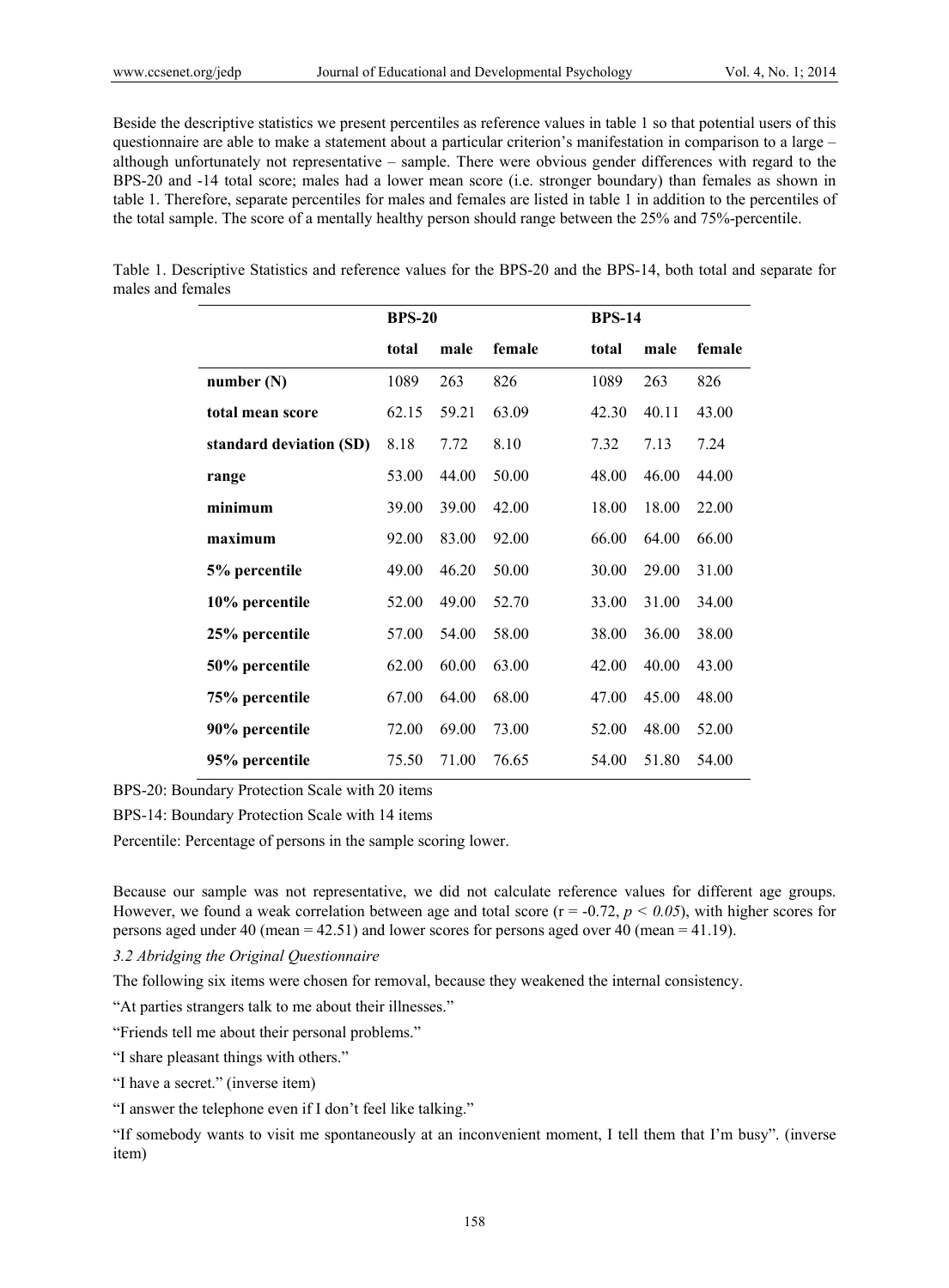# *3.3 Convergent Validity*

To estimate the convergent validity with the concept of mindfulness the FMI was correlated withthe abridged version (BPS-14) using Spearman's correlation. A moderate correlation between these questionnaires could be found ( $r = -0.48$ ,  $p \le 0.001$ ), negative as expected, because a high BPS-14 score indicates poor boundary protection, which is assumed to correlate with poor mindfulness (low FMI score).With respect to the subfactors of mindfulness, a medium correlation between the BPS and the acceptance scale was seen  $(r = -0.52, p < 0.001)$ . This suggests that the BPS-14 measures are especially related to 'acceptance'. Acceptance in the FMI is defined as allowing without judgment or as non-judgmental present experience. The correlations are shown in table 2.

|               | <b>BPS</b> | FMI        | FMI Pres   | FMI Acc    |
|---------------|------------|------------|------------|------------|
| <b>BPS-14</b> | 1.00       | $-0.48$ ** | $-0.31***$ | $-0.52$ ** |
| <b>FMI</b>    |            | 1.00       | $0.83***$  | $0.93***$  |
| FMI Pres      |            |            | 1.00       | $0.57***$  |
| FMI Acc       |            |            |            | 1.00       |

Table 2. Correlations (Spearman) between the BPS-14 and the FMI with its subscales

\*\* The correlation is significant at the level 0.001 (bilaterally).

BPS-14: Boundary Protection Scale - 14

FMI: Freiburg Mindfulness Inventory

FMI\_Pres: Presence scale of the FMI

FMI\_Acc: Acceptance scale of the FMI

Further, weak external validation cues regarding participants with experience with meditation or therapy could be observed. They showed better boundary protection than people with no such experience. Both experience with meditation ( $r = -0.12$ ,  $p \le 0.001$ ) and experience with therapy ( $r = -0.11$ ,  $p \le 0.005$ ) were moderately correlated with the BPS.

# **4. Discussion**

Our aim was to create a questionnaire measuring the boundary protection as an important part of psychological healthiness and implication of mindfulness. Beside the 20 items version a shorter version with 14 items was created, both normally distributed and offering an acceptable internal consistency. The BPS-14 should be more practical and enable more effective use in the clinical context. Against this background we calculated separate reference values for males and females, as there were gender differences with regard to the mean scores.The self-boundary seems to get stronger along lifetime, because elder individuals showed a better boundary protection in this survey than younger ones. Unfortunately too few individuals were aged over 40 to calculate age separated reference values.

Furthermore, as assumed, a medium correlation between the BPS-14 and the Freiburg Mindfulness Inventory (FMI) was found. This indicates that good boundary protection is related to mindfulness, particularly in terms of acceptance, because this FMI subscale showed the highest correlation with the BPS-14. In other words, people who have learned to accept their inner experiences and sensations are able to remain in and protect their inner world. They can stay connected with their bodily sensations even when these are discomforting physical perceptions. A clearly defined self-boundary allows us to look outwards from within, to simultaneously see the outer world and sense our inner bodily sensations. It is this mindful awareness which makes judgements superfluous. Furthermore, we were able to find first clues for external validation, because meditation and therapy seem to have a weak, but positive, effect on boundary protection.

## *4.1 Limitations*

An interesting question is whether mindfulness training helps to develop a strong and clear self-boundary and, in the opposite direction, whether boundary awareness training supports the capability for mindfulness. This could be answered in a long-term study with two different trainings, one for boundary protection and one for mindfulness, but not with the presented data, that gave only a first clue for the relatedness of the two concepts.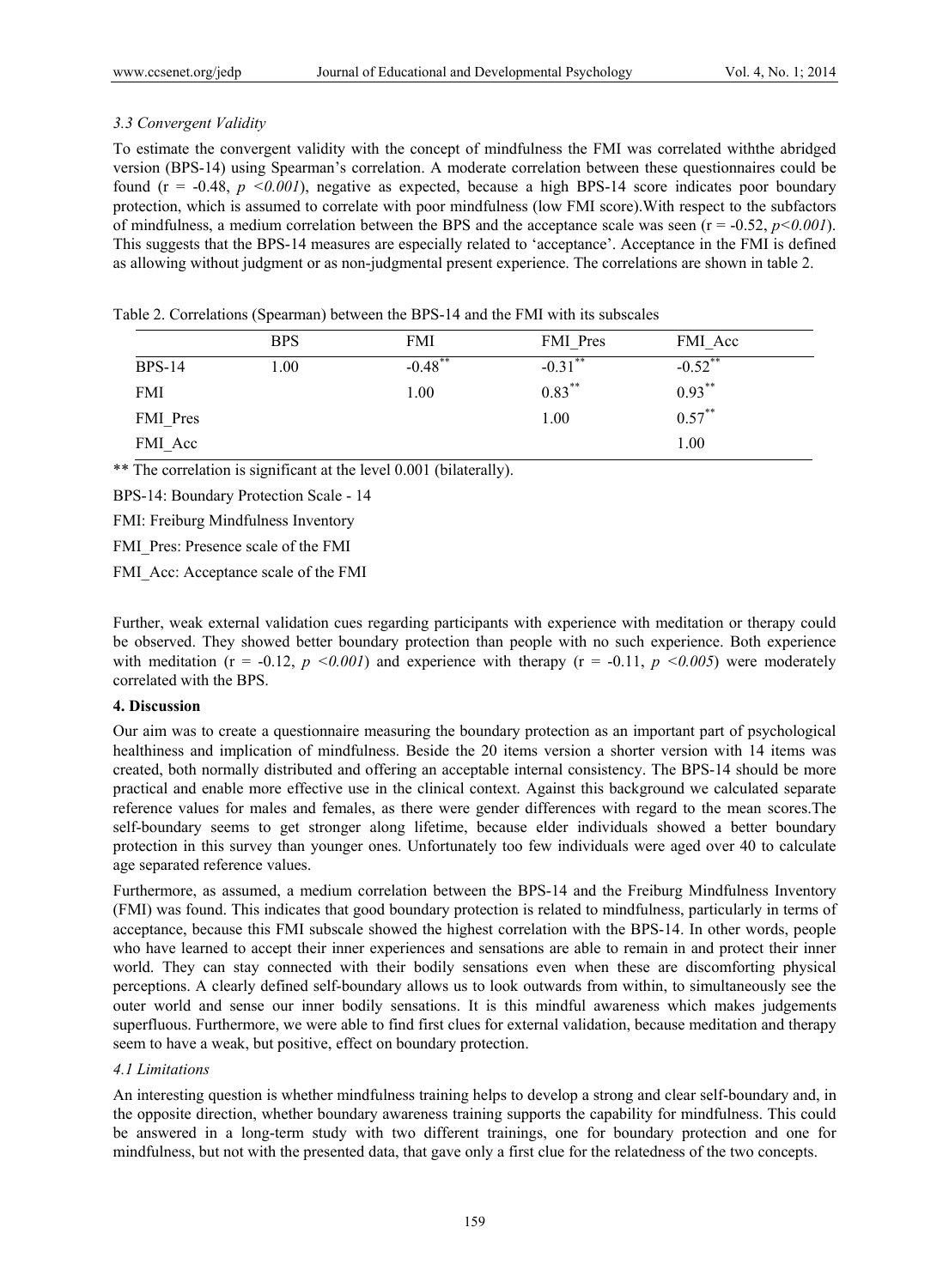Because the reference values were gained from a sample consisting predominantly of students, they have to be used cautiously. On the one hand, effects of age on the results of the BPS-14 are conceivable, and on the other hand it must be considered that most questionnaires also show differences between groups of varying educational levels. Standardization in a representative sample would be desirable.

#### *4.2 Perspectives*

The self-boundary is not only an abstract or theoretical concept but also, as we all know, a part of intra- and interpersonal self-experience. We say: "I'm stretched to my limits", "she crossed the line" or "my private life is off-limits", and everyone knows what is meant. Now that terms like feelings, mindfulness or empathy are "in vogue", entirely new questions arise in research, e.g. how are humans able to distinguish their own feelings from those of another and how does this skill develop? What role does the self-boundary play in mindfulness, compassion and empathy skills? What are the possible consequences in this regard if the self-boundary is relatively undeveloped?

In the psychiatric context a relation between child abuse, adult humiliation or being a witness of (a natural) catastrophe and the self-boundary can be assumed (Wöller, 2006). Online social platforms also exert an influence on the development or stabilization of the self-boundary. Are we able to train boundary awareness and to restore or "heal" self-boundaries? As shown above the self-boundary plays a role in the ability to accept within the mindfulness concept of the FMI. In fact, the ability to distinguish between one's own feelings and those of others probably develops quite differently in individuals with psychiatric syndromes.The BPS-14 values could provide therapists with an indication of the severity of traumata (e.g. personality disorders) or delineation problems, seen as a lack of emotional detachment, encroaching behavior, symbiotic relationships or parentification. This may explain why mindfulness-based cognitive therapy in persons with severe life events, whose self-boundary has probably been violated, is less effective in reducing relapse and recurrence (Ma & Teasdale, 2004). It is difficult to imagine working with the self without working with the self-boundary.

A new instrument like the BPS-14 also enables us to study new issues in "social neuroscience". Is there any neurobiological correlate for the self-boundary? Are we able to determine neurophysiologic changes with anatomical MRI images after directed self-boundary awareness training? Do traumata or repeated boundary violations lead to changes in brain regions that can be specifically associated with self-boundary processing? If so, could they serve to make diagnostic assertions available?

The BPS-14 also allows us to study new questions in the field of sociology. We have already demonstrated a small difference in self-boundary functioning between genders. Are there also differences between generations and do they influence mindfulness capability? Do differences exist between western Europeans and migrants from other cultural environments, between first- and second-generation migrants? Does daily and consistent use of mobile phones, computer games, internet, social networks, or television affect proper functioning of the self-boundary and thus determine the capacity of perception from the inner world?

## *4.3 Conclusions*

In this study we investigated a new instrument to measure the protection of the self-boundary. Our results regarding reliability and validity show that the BPS-14 reliably captures the relevant competence. The study shows first indications of a correlation between self-boundary functions and mindfulness, as well as boundary protection and gender. We hope to encourage additional studies to improve the questionnaire further.

Furthermore the BPS-14 invites use not only in the scientific context but also in clinical or psychotherapeutic everyday life. In a society where boundlessness and transparency is becoming more and more common place, as described by Jarvis (2011) and Funk (2011), the BPS-14 could make a useful contribution to generating critical boundary awareness in society.

#### **Acknowledgements**

The authors thank the Samueli Institute of Information Biology (SIIB, VA, USA) for their support as well as the Heiligenfeld Clinics, Bad Kissingen, Germany.

# **References**

- Blaser, K. (2013). Intra- and interpersonal mindful and non-mindful mental states: Comparison of a new spatial attention concept and the IAA mindfulness model of Shapiro. *Mindfulness*, *4*, 64-70. http://dx.doi.org/10.1007/s12671-012-0097-2
- Blaser, K. (2012). *Aufmerksamkeit und Begegnung: Zwischenmenschliches Aufmerksamkeitsrepertoire, Ich-Grenzen und die Kunst des Zusammenseins*. Kröning: Asanger Verlag.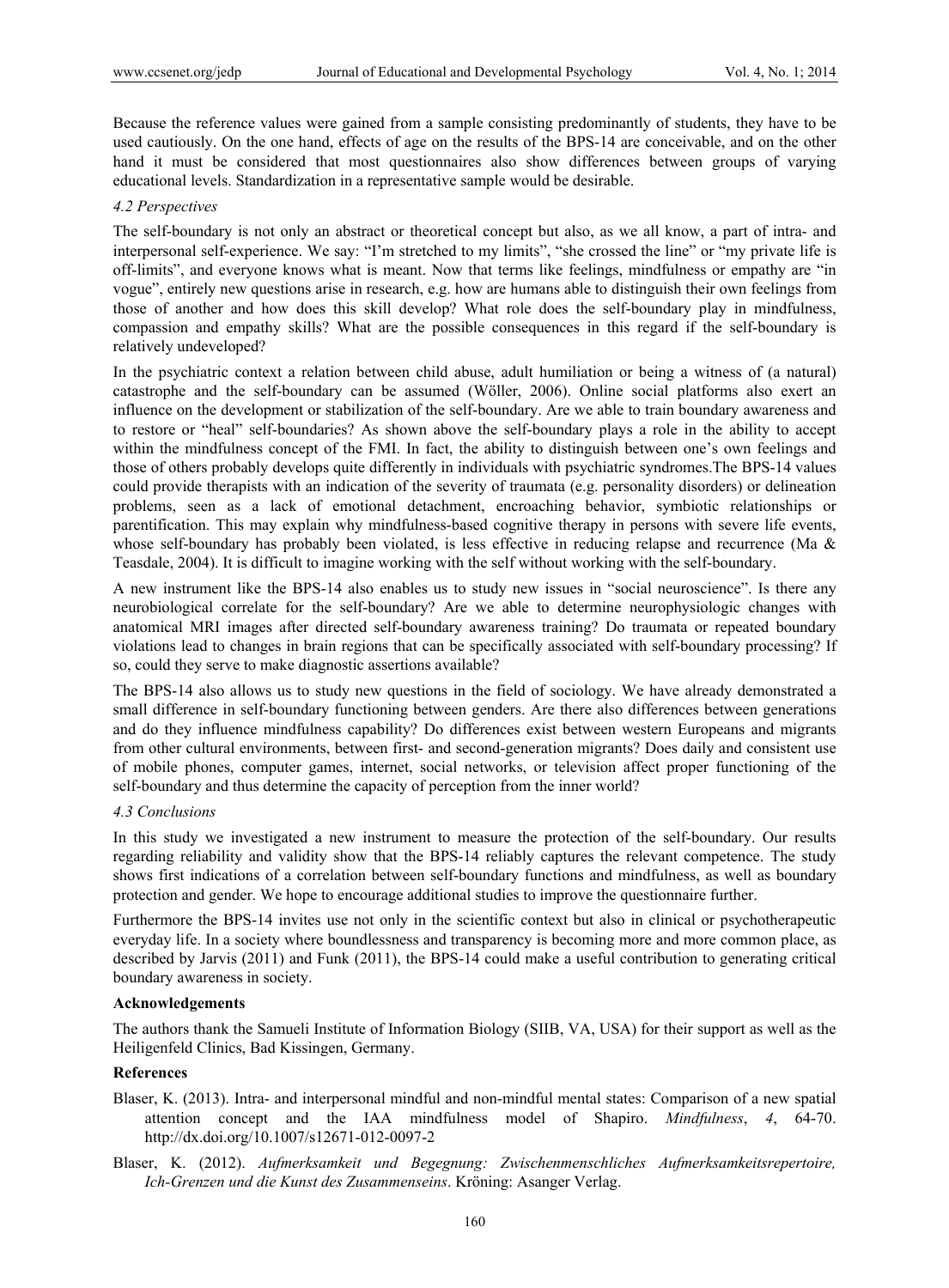- Blaser, K. (2008). *So bin ich und du bist anders, achtsam Grenzen setzen in der Partnerschaft*. Freiburg i.B.: Herder Verlag.
- Damasio, A. (2010). *Self Comes to Mind. Constructing the Conscious Brain*. New York: Pantheon Books.
- Fonagy, P., Gergely, G., Jurist, E. L., & Target, M. (2002). *Affect Regulation, Mentalization and the Development of the Self*. New York: Other Press.
- Funk, R. (2011). *Der entgrenzte Mensch, warum Leben ohne Grenzen nicht frei, sondern abhängig macht*. Gütersloh: Gütersloher Verlagshaus.
- Hartmann, E. (1991). *Boundaries in the Mind: A New Psychology of Personality*. New York: Basic Books.
- Heidenreich, T., Ströhle, G., & Michalak, J. (2006). Achtsamkeit: Konzeptuelle Aspekte und Ergebnisse zum Freiburger Achtsamkeitsfragebogen. *Verhaltenstherapie*, *16*, 33-40. http://dx.doi.org/10.1159/000091521
- Hölzel, B. K., Lazar, S. W., Gard, T., Schuman-Olivier, Z., Vago, D. R., & Ott, U. (2011). How does mindfulness meditation work? Proposing mechanisms of action from a conceptual and neural perspective. *Perspectives on Psychological Science*, *6*, 537-559. http://dx.doi.org/10.1177/1745691611419671
- Jarvis, J. (2011). *Public Parts. How Sharing in the Digital Age Improves the Way We Work and Live*. New York: Simon & Schuster.
- Joraschky, P. (1996). Die System- und Strukturdiagnose. In M. Cierpka (Ed.), *Handbuch der Familiendiagnostik*. Berlin: Springer-Verlag.
- Kohls, N., Sauer, S., & Walach, H. (2009). Facets of mindfulness Results of an online study investigating the Freiburg mindfulness inventory. *Personality and Individual Differences*, *46*, 224-230. http://dx.doi.org/10.1016/j.paid.2008.10.009
- Lamm, C., Batson, C. D., & Decety, J. (2007). The neural substrate of human empathy: Effects of perspective-taking and cognitive appraisal. *Cognitive Neuroscience*, *19*, 42-58. http://dx.doi.org/10.1162/jocn.2007.19.1.42
- Luhmann, N. (2002). *Einführung in die Systemtheorie*. Heidelberg: Carl-Auer-Systeme Verlag.
- Ma, H. S., & Teasdale, J. D. (2004). Mindfulness-based cognitive therapy for depression: Replication and exploration of differential relapse prevention effects. *Consulting and Clinical Psychology*, *72*(1), 31-40. http://dx.doi.org/10.1037/0022-006X.72.1.31
- Metzinger, T. (2009). *The Ego Tunnel. The Science of the Mind and the Myth of the Self*. New York: Basic Books.
- Rinpoche, S. (2002). *The Tibetan Book of Living and Dying*. San Francisco: Harper Collins Publisher.
- Siegel, D. (2012). *Pocket Guide to Interpersonal Neurobiology: An Integrative Handbook of the Mind*. New York: W.W. Norton & Company.
- Siegel, D. J. (2007). *Mind Your Brain*. New York: W.W. Norton & Company.
- Singer, T., & Lamm, C. (2009). The social neuroscience of empathy. *Annals of the New York Academy of Sciences*, *1156*, 81-96. http://dx.doi.org/10.1111/j.1749-6632.2009.04418.x
- Stierlin, H. (1978). *Delegation und Familie, Beiträge zum Heidelberger familiendynamischen Konzept*. Frankfurt am Main: Suhrkamp Verlag.
- Walach, H., Buchheld, N., Buttenmüller, V., Kleinknecht, N., Grossman, P., & Schmidt, S. (2004). Empirische Erfassung der Achtsamkeit – die Konstruktion des Freiburger Fragebogens zur Achtsamkeit (FFA) und weitere Validierungsstudien. In T. Heidenreich, & J. Michalak (Ed.), *Achtsamkeit und Akzeptanz in der Psychotherapie* (pp. 727-770). Tübingen: Deutsche Gesellschaft für Verhaltenstherapie.
- Williams, M., Teasdale, J., Segal, Z., & Kabat-Zinn, J. (2007). *The Mindful Way through Depression: Freeing Yourself from Chronic Unhappiness*. New York: Guilford Press.
- Wöller, W. (2006). *Trauma und Persönlichkeitsstörung: Psychodynamisch-integrative Therapie*. Stuttgart: Schattauer.